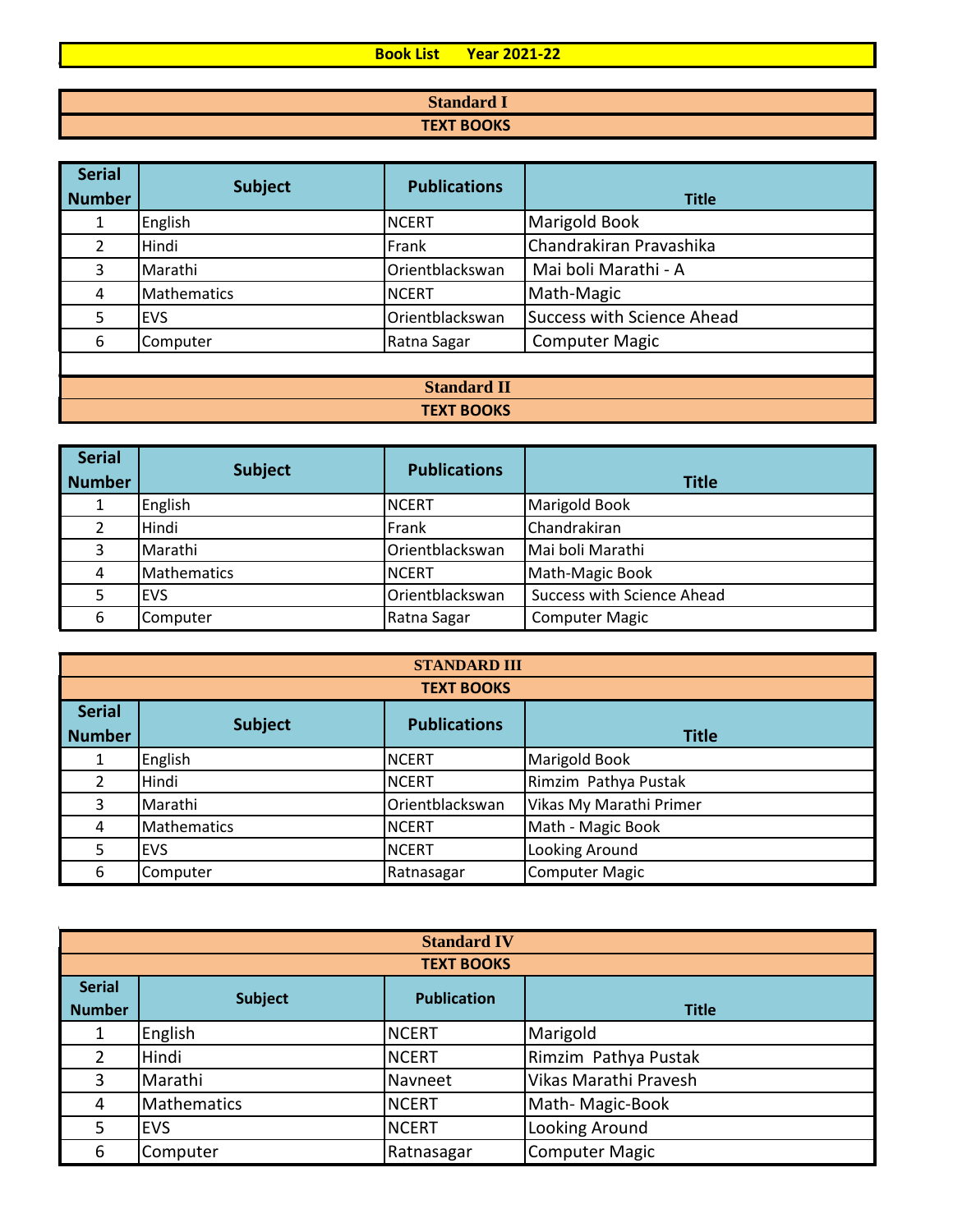| <b>Standard V</b>              |                |                    |                            |
|--------------------------------|----------------|--------------------|----------------------------|
|                                |                | <b>TEXT BOOKS</b>  |                            |
| <b>Serial</b><br><b>Number</b> | <b>Subject</b> | <b>Publication</b> | <b>Title</b>               |
|                                | English        | <b>NCERT</b>       | Marigold-Book              |
| $\overline{2}$                 | Hindi          | <b>NCERT</b>       | Rimzim Hindi Pathya pustak |
| 3                              | Marathi        | Sulabh Bharati     | Marathi Sulabh Bharti      |
| 4                              | Mathematics    | <b>NCERT</b>       | Math-Magic Book            |
| 5                              | <b>EVS</b>     | <b>NCERT</b>       | Looking Around             |
| 6                              | Computer       | Ratnasagar         | <b>Computer Magic</b>      |

| <b>Standard VI</b> |                                     |                     |                         |  |  |  |
|--------------------|-------------------------------------|---------------------|-------------------------|--|--|--|
|                    | <b>TEXT BOOKS</b>                   |                     |                         |  |  |  |
| <b>Serial</b>      | <b>Subject</b>                      | <b>Publications</b> | <b>Title</b>            |  |  |  |
| <b>Number</b>      |                                     |                     |                         |  |  |  |
| 1                  | English                             | <b>NCERT</b>        | Honeysuckle             |  |  |  |
| $\overline{2}$     | <b>English Supplimentary Reader</b> | <b>NCERT</b>        | A Pact With The Sun     |  |  |  |
| 3                  | <b>English Grammar</b>              | Goyal Brother       | Elementary              |  |  |  |
| 4                  | Hindi                               | <b>NCERT</b>        | Vasant - I              |  |  |  |
| 5                  | Hindi                               | <b>NCERT</b>        | <b>Bal Ram Katha</b>    |  |  |  |
| 6                  | Hindi                               | Chahak              | Chahak Vyakaran Rachna  |  |  |  |
| 7                  | Sanskrit                            | <b>NCERT</b>        | Ruchira - New           |  |  |  |
| 8                  | Marathi                             | <b>NCERT</b>        | Sulabhbharti            |  |  |  |
| 9                  | Mathematics                         | <b>NCERT</b>        | <b>Mathematics</b>      |  |  |  |
| 10                 | Science                             | <b>NCERT</b>        | Science                 |  |  |  |
| 11                 | History                             | <b>NCERT</b>        | Our Past - I            |  |  |  |
| 12                 | Geography                           | <b>NCERT</b>        | The Earth Our Habitat   |  |  |  |
| 13                 | <b>Civics</b>                       | <b>NCERT</b>        | Social & Political Life |  |  |  |
| 14                 | Computer                            | Ratna               | <b>Computer Magic</b>   |  |  |  |

| <b>Standard VII</b> |                                     |                    |                         |  |  |
|---------------------|-------------------------------------|--------------------|-------------------------|--|--|
|                     | <b>TEXT BOOKS</b>                   |                    |                         |  |  |
| <b>Serial</b>       |                                     | <b>Publication</b> | <b>Title</b>            |  |  |
| <b>Number</b>       | <b>Subject</b>                      |                    |                         |  |  |
| 1                   | English                             | <b>NCERT</b>       | Honeycomb               |  |  |
| $\overline{2}$      | <b>English Supplimentary Reader</b> | <b>NCERT</b>       | An Alien Hand           |  |  |
| 3                   | English Grammar                     | Goyal Brother      | Elementary              |  |  |
| 4                   | Hindi                               | <b>NCERT</b>       | Vasant - II             |  |  |
| 5                   | Hindi                               | <b>NCERT</b>       | Balmahabharat           |  |  |
| 6                   | Hindi                               | Chahak             | Vyakaran Rachna         |  |  |
|                     | Sanskrit                            | <b>NCERT</b>       | Ruchira -New            |  |  |
| 8                   | Marathi                             | <b>NCERT</b>       | Sulabhbharti            |  |  |
| 9                   | <b>Mathematics</b>                  | <b>NCERT</b>       | Mathematics             |  |  |
| 10                  | Science                             | <b>NCERT</b>       | Science                 |  |  |
| 11                  | History                             | <b>NCERT</b>       | Our Past - I            |  |  |
| 12                  | Geography                           | <b>NCERT</b>       | The Earth Our Habitat   |  |  |
| 13                  | <b>Civics</b>                       | <b>NCERT</b>       | Social & Political Life |  |  |
| 14                  | Computer                            | Ratna              | <b>Computer Magic</b>   |  |  |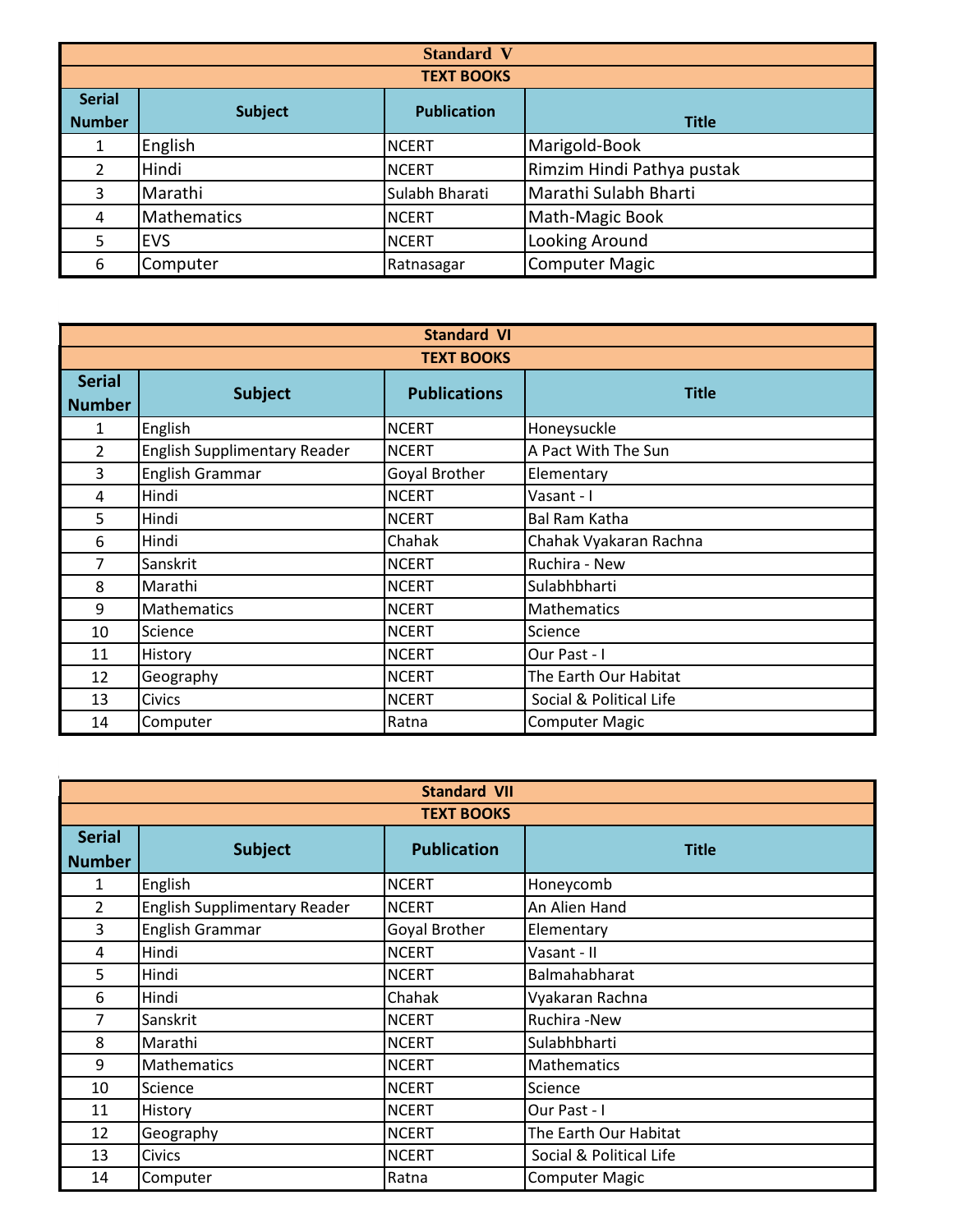| <b>Standard VIII</b> |                                     |                       |                                 |  |  |  |
|----------------------|-------------------------------------|-----------------------|---------------------------------|--|--|--|
|                      | <b>TEXT BOOKS</b>                   |                       |                                 |  |  |  |
| <b>Serial</b>        |                                     | <b>Publications</b>   | <b>Title</b>                    |  |  |  |
| <b>Number</b>        | <b>Subject</b>                      |                       |                                 |  |  |  |
| 1                    | English                             | <b>NCERT</b>          | Honeycomb                       |  |  |  |
| $\overline{2}$       | <b>English Supplimentary Reader</b> | <b>NCERT</b>          | An Alien Hand                   |  |  |  |
| 3                    | English Grammar                     | <b>Goyal Brothers</b> | Elementary                      |  |  |  |
| 4                    | Hindi                               | <b>NCERT</b>          | Vasant - III                    |  |  |  |
| 5                    | Hindi                               | <b>NCERT</b>          | Bharat Ki Khoj                  |  |  |  |
| 6                    | Hindi                               | Chahak                | Chahak Vyakaran Rachna          |  |  |  |
| 7                    | Sanskrit                            | <b>NCERT</b>          | Ruchira -New                    |  |  |  |
| 8                    | Marathi                             | <b>NCERT</b>          | Sulabhbharti                    |  |  |  |
| 9                    | Mathematics                         | <b>NCERT</b>          | <b>Mathematics</b>              |  |  |  |
| 10                   | Science                             | <b>NCERT</b>          | Science                         |  |  |  |
| 11                   | History                             | <b>NCERT</b>          | Our Past - III - Part 1         |  |  |  |
| 12                   | History                             | <b>NCERT</b>          | Our Past - III - Part 2         |  |  |  |
| 13                   | Geography                           | <b>NCERT</b>          | <b>Resource and Development</b> |  |  |  |
| 14                   | <b>Civics</b>                       | <b>NCERT</b>          | Social & Political Life         |  |  |  |
| 15                   | Computer                            | Ratna                 | <b>Computer Magic</b>           |  |  |  |

|               | <b>Standard IX</b>                  |                     |                                   |  |  |  |
|---------------|-------------------------------------|---------------------|-----------------------------------|--|--|--|
|               | <b>TEXT BOOKS</b>                   |                     |                                   |  |  |  |
| <b>Serial</b> | <b>Subject</b>                      | <b>Publications</b> |                                   |  |  |  |
| <b>Number</b> |                                     |                     | <b>Title</b>                      |  |  |  |
| 1             | English                             | <b>NCERT</b>        | <b>Beehive</b>                    |  |  |  |
| 2             | <b>English Supplimentary Reader</b> | <b>NCERT</b>        | <b>Literature Moments</b>         |  |  |  |
| 3             | Hindi                               | <b>NCERT</b>        | Sparsh - I                        |  |  |  |
| 4             | Hindi                               | <b>NCERT</b>        | Sanchyan - I                      |  |  |  |
| 5             | Hindi                               | Laxmi               | Laxmi Vyakaran Rachna             |  |  |  |
| 6             | Sanskrit                            | <b>NCERT</b>        | Shemushi (Part 1)                 |  |  |  |
| 7             | <b>Mathematics</b>                  | <b>NCERT</b>        | <b>Mathematics</b>                |  |  |  |
| 8             | Science                             | <b>NCERT</b>        | Science                           |  |  |  |
| 9             | Science                             | Saraswati           | Science Lab Manual                |  |  |  |
| 10            | History                             | <b>NCERT</b>        | India & The Contemporary World -1 |  |  |  |
| 11            | Economics                           | <b>NCERT</b>        | Economics                         |  |  |  |
| 12            | Geography                           | <b>NCERT</b>        | Contemporary India - I            |  |  |  |
| 13            | <b>Civics</b>                       | <b>NCERT</b>        | <b>Democratic Politics - I</b>    |  |  |  |
| 14            | Computer                            | <b>KIPS</b>         | Hyperlinks                        |  |  |  |